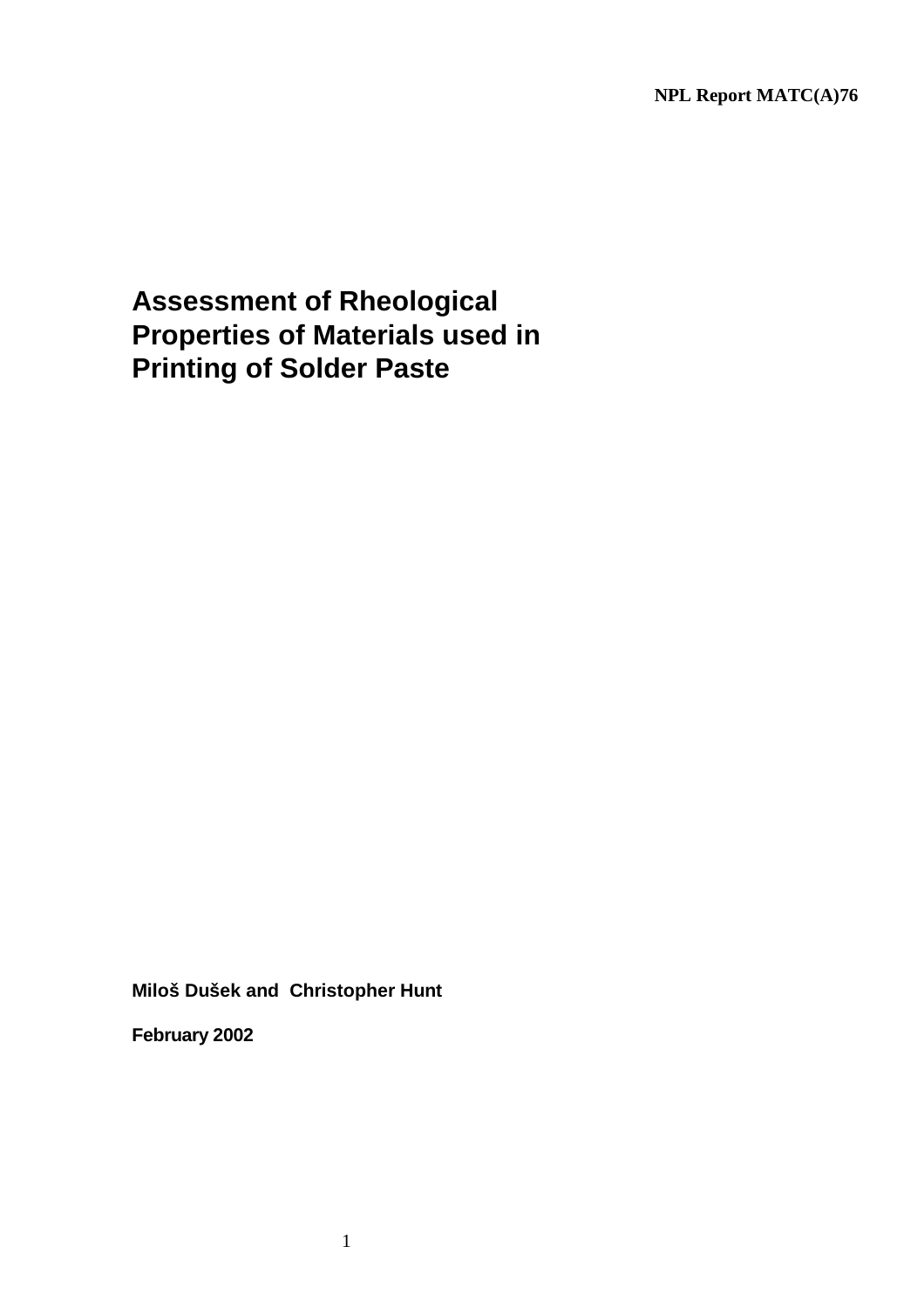NPL REPORT MATC(A) 76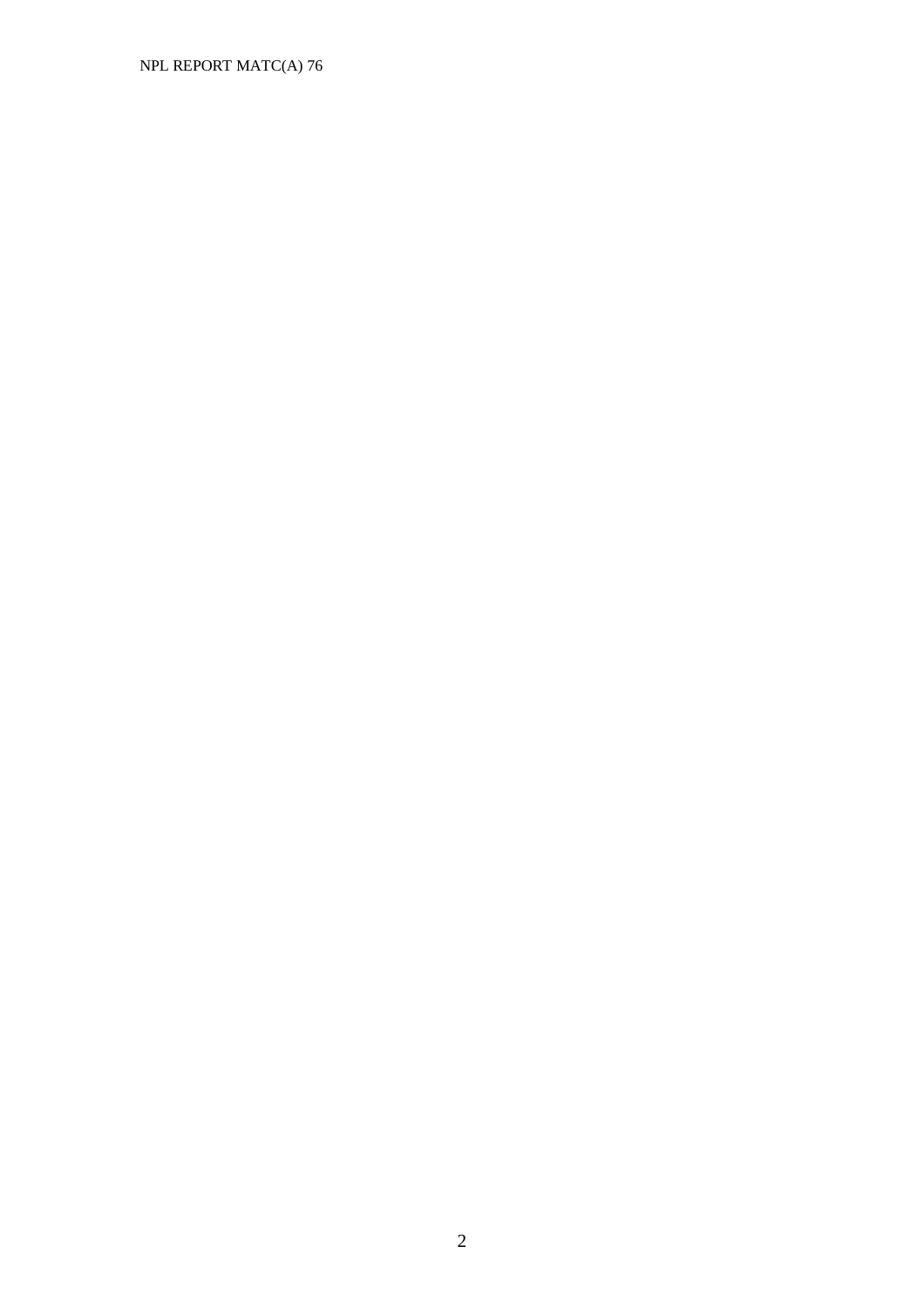# **Assessment of Rheological Properties of Materials used in Printing of Solder Paste**

Miloš Dušek and Christopher Hunt Centre for Materials Measurement and Technology National Physical Laboratory Teddington, Middlesex, UK, TW11 0LW

### **SUMMARY**

The printing process is the most critical step in surface mount assembly, with over half of production defects being attributed to it. To control a printing process the correct process parameters must be set and monitored to ensure quality, and to correct for any deterioration. Fully automated printing machines can, to some extent, correct process parameters, but the wide range of degradation modes makes a complete control system difficult. Rheological properties are the key factor in designing new solder pastes. This project will focus on rheological properties that are vital for print grade solder paste materials. By optimising the rheological properties to widen the process window, demands on the machine setting are reduced.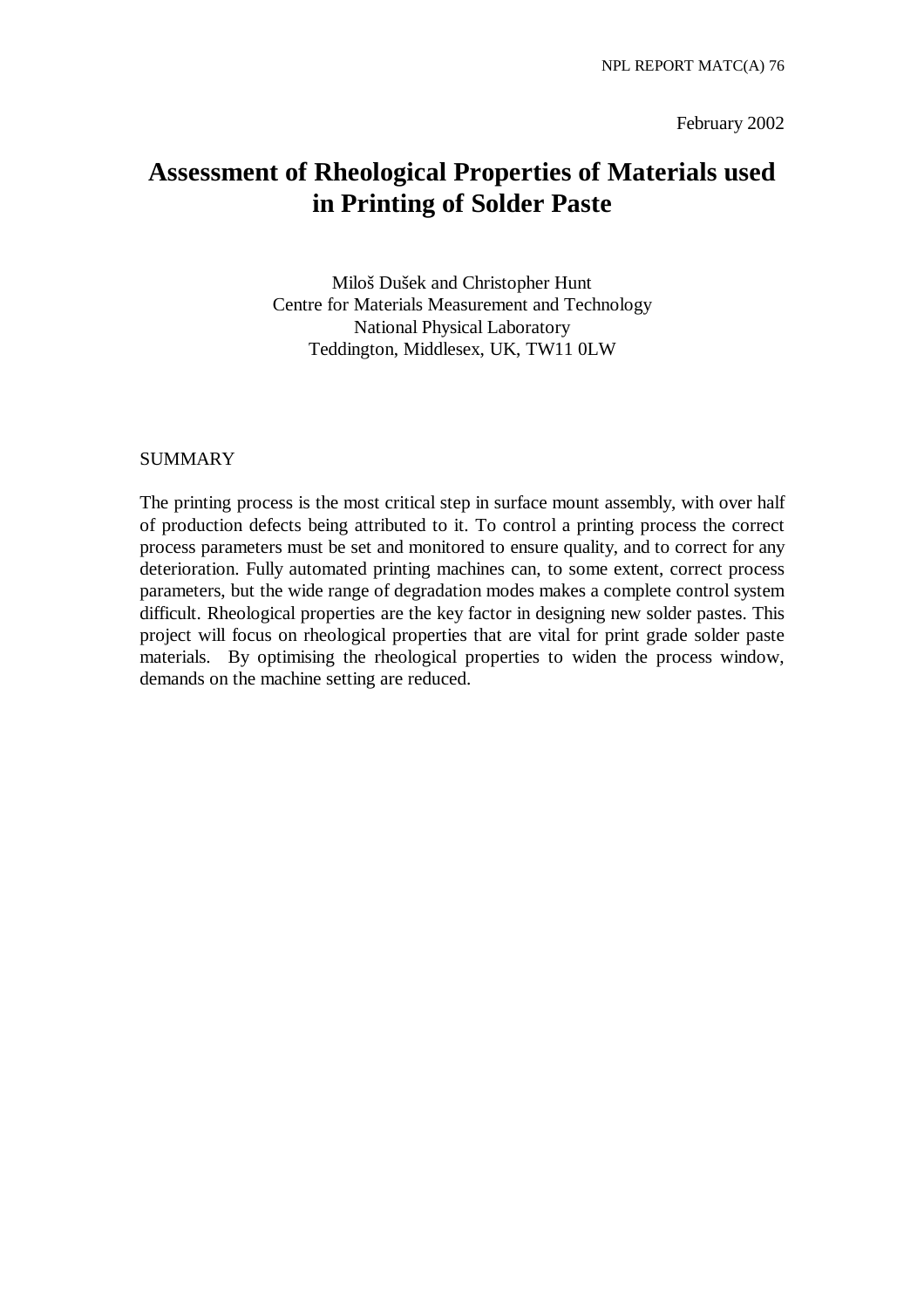© Crown copyright 2002 Reproduced by permission of the Controller of HMSO

ISSN 1473 2734

 National Physical Laboratory Teddington, Middlesex, UK, TW11 0LW

Extracts from this report may be reproduced provided the source is acknowledged and the extract is not taken out of context.

Approved on behalf of Managing Director, NPL, by Dr C Lea, Head, Materials Centre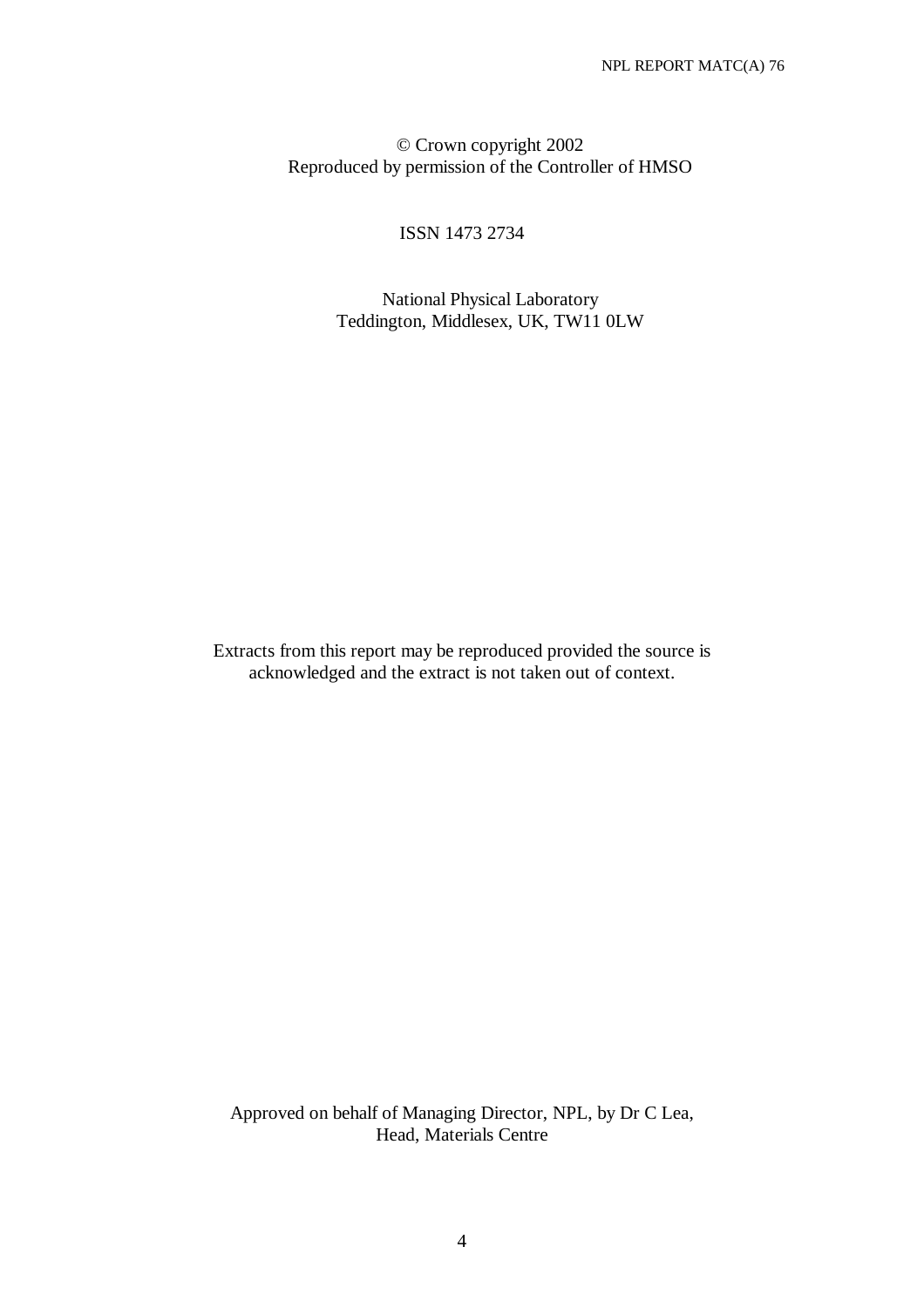# **CONTENTS**

| 1. |     |                                                                 |
|----|-----|-----------------------------------------------------------------|
|    | 1.1 |                                                                 |
|    | 1.2 |                                                                 |
|    | 1.3 |                                                                 |
|    | 1.4 |                                                                 |
| 2. |     | <b>RHEOMETRY TESTS APPLIED ON SOLDER PASTES7</b>                |
|    | 2.1 | Rheometer Requirements for Determining Solder Paste Properties8 |
|    | 2.2 | Selected Rheological Tests for Solder Paste Investigation10     |
|    | 2.3 |                                                                 |
|    | 2.4 |                                                                 |
|    | 2.5 | Dimensional Solder Paste Measurement for Rheology13             |
| 3. |     |                                                                 |
| 4. |     |                                                                 |
| 5. |     | 14                                                              |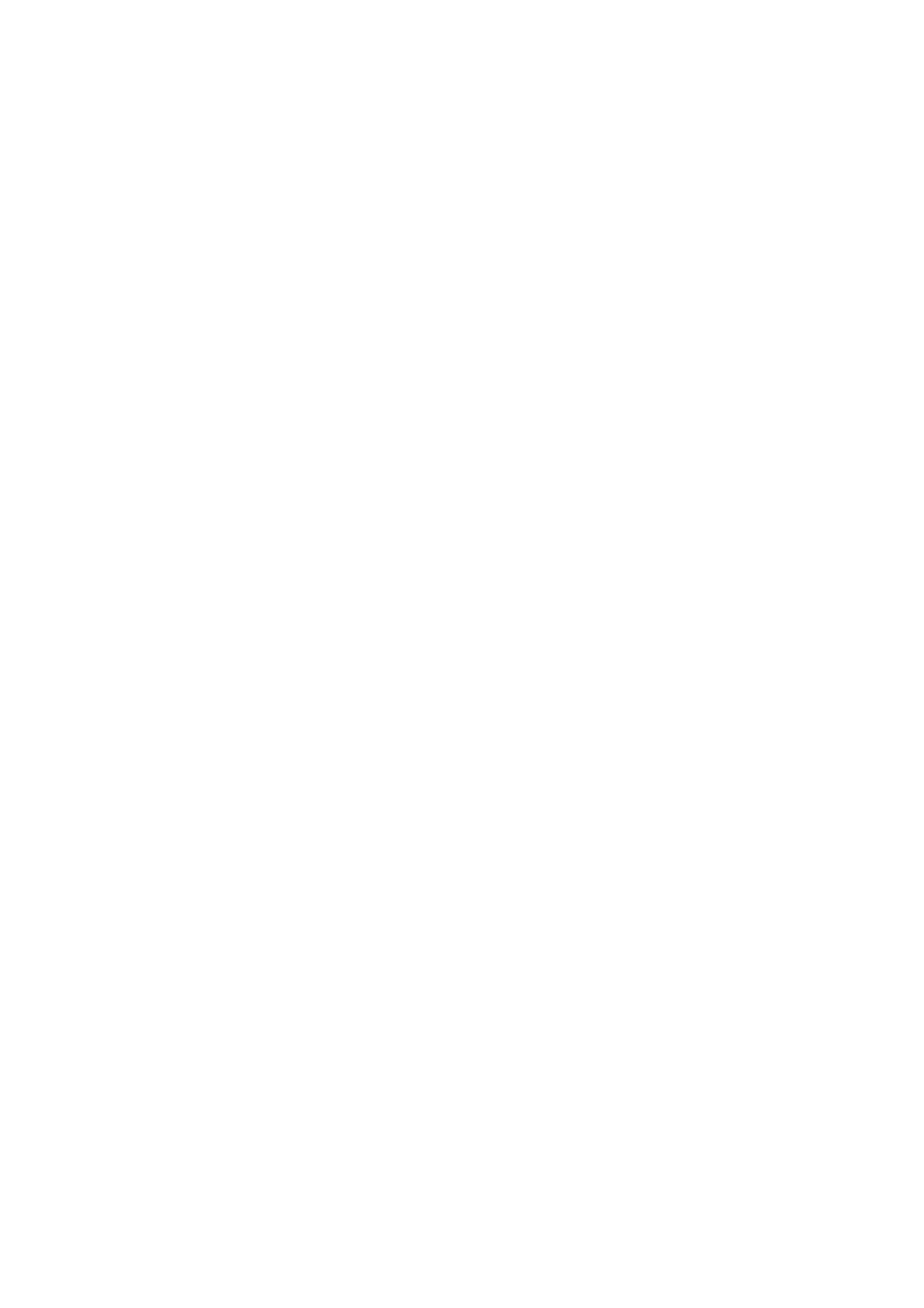# **1. INTRODUCTION**

Rheology is the science of the deformation and flow of matter. Measurement of rheological properties of solder paste in SMT is part of a suite of tools used for robust statistical process control. Managing the flow of materials and applying the correct forces is critical to printing quality. Predominantly it is how these materials behave under shear that is most important. Rheological methods establish the relationship between shear stress of solder paste and shear strain rate.

If stress is removed after deformation has occurred, the strain may or may not return to zero. If the strain does not eventually return to zero, **flow** has occurred. If flow occurs, even for a vanishingly small shear stress, the material is said to be **liquid**, otherwise it is solid. No recovery occurs with some materials, and they are said to be **inelastic**. For some liquids, partial recovery occurs, and such are termed elastic liquids ( for example many adhesives are elastic liquids). If we also consider the time taken for recovery. For material where the response is not immediate, but quite slow, as with some polymers or leather, the materials is **visco-elastic**.

Mathematical models have been developed to analyse the rheology data from experiments and predications, to closely approximate actual behaviour. However, the models assume that solder paste is isotropic and homogenous. A review of various aspects of rheology , relevant to solder paste are now considered.

# *1.1 Components of solder paste*

To understand rheology measurements of solder paste composition of solder paste is discussed as a system made of 5 parts:

- *binder (resin)* this part is responsible for **tackiness**, providing there is no significant loss of solvent, which reduces tackiness. During reflow resin reacts with metal oxide layer in a reduction reaction and removes (cleans) soldering contacts helping solder to wet.
- *solvents* used to hold binder in solution. They can absorb water, which makes the binder less efficient. Loss of solvent (evaporation) is responsible for shortening solder paste stencil life (drying)
- *thickeners* thixotropic materials responsible for gel structure (elastic rather than viscous) of solder paste. Paste needs some recovery time from stressed state (time-dependant, non-Newtonian), and this recovery can be characterized as a time change of difference between G' and G" (elastic and viscous modulus). Dispersing solder particles in a gel is safe way to eliminate sedimentation. This is the attributed to yield stress (famous as ketchup on a shirt shake).
- *activators* improve activity of binders in reduction of surface metal oxide layer of a pad/termination. Their contribution in rheology of solder paste system is minimal.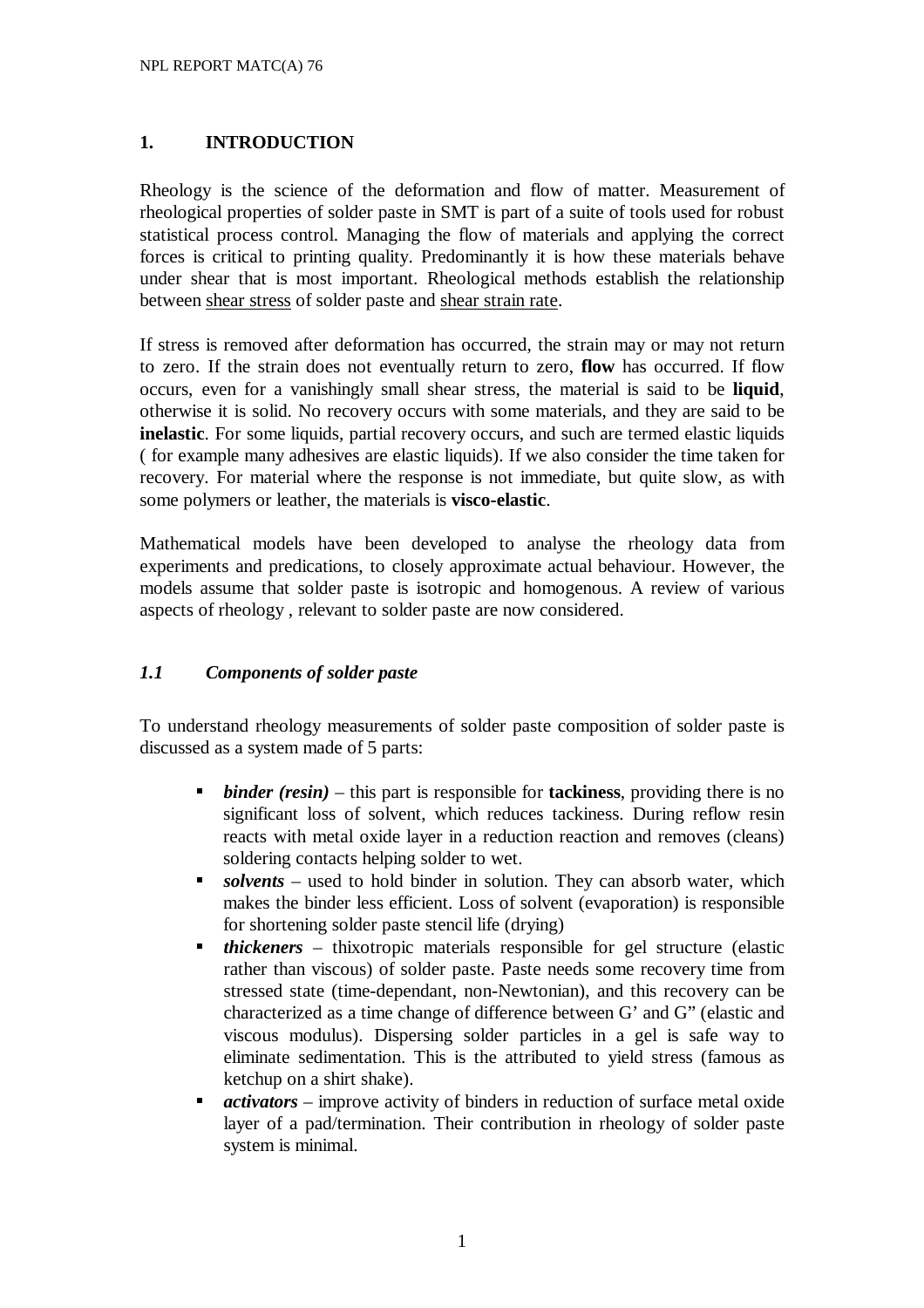*Solder particles* –SnPb of lead-free alloy particles of spherical shape in various diameter ranges starting from 5 to 40 µm. To assess the solder particles size and shape a conventional SEM. Particles can be inspected directly after dissolving from flux and gelling agent. Metal content can be checked by weighing printed deposits before and after reflow, providing flux residues are removed after reflow with iso-propyl-alcohol (IPA).

Adding a gelling agent (thixotropic part) into the flux causes an increase in viscosity at very low strain rate, compared to simple flux formulations with no solder particles present. A controlled strain rate rheometer (rather than stress controlled) is required to measure this property.

Solder paste is mixed in two stages. In the first stage the medium (vehicle) is mixed from activators, gelling agent (rheology part), resin and solvent. This phase of mixing is critically important in final product quality. The second mixing phase is mixing of solder particles with medium into final solder paste (cream). The quality of input compounds should be checked before mixing to cut down production defects. Development of bubbles in the gel-flux mixture before the solder particles are mixed in can cause difficulties and should be monitored (mixed at elevated temperature). Bubbles of air or trapped gasses in cartridges for enclosed print heads can deteriorate print quality (skipping, insufficient paste).

### *1.2 Simple Rheological Models*

The first model to be described represents a solid, and the other models are all applied for materials that can fully or partly flow. Flowing materials, are therefore **inelastic and have time-independent** flow curves, as shown in Figure 1.

a) The Hooke model

This model is defined by the relationship:

$$
\frac{\sigma}{\gamma} = \text{constant} = \text{G}' \tag{1}
$$

generally known as Hooke's law. G' is the shear modulus.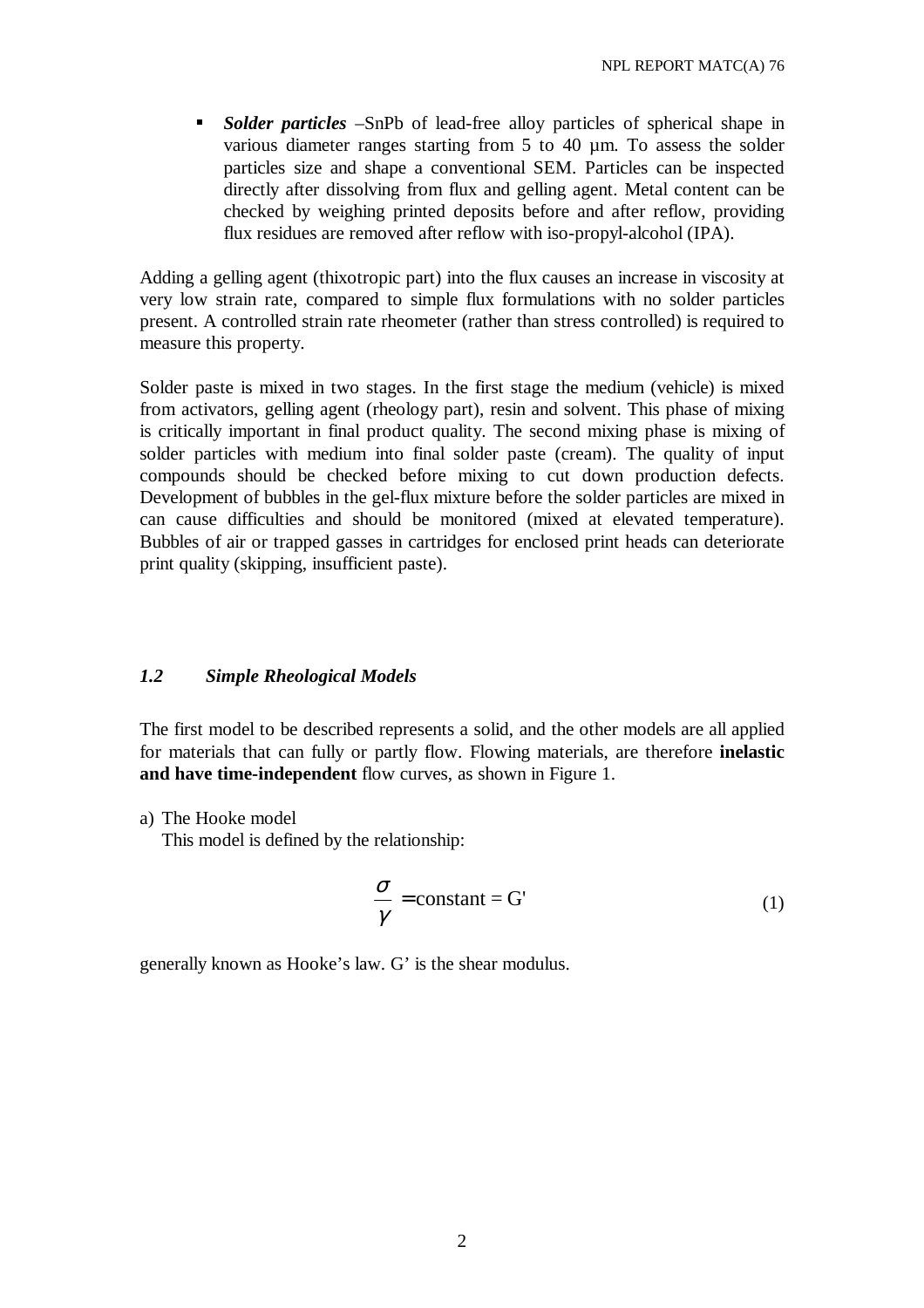| Figure 1 | Name of the<br>model                                                                            | Materials                                                                                                                                            | Rheology behaviour                                                                                        |
|----------|-------------------------------------------------------------------------------------------------|------------------------------------------------------------------------------------------------------------------------------------------------------|-----------------------------------------------------------------------------------------------------------|
|          | The<br>Hooke<br>model                                                                           | many solid such as metals                                                                                                                            | does<br>flow,<br>not<br>not<br>viscoelastic                                                               |
| (b)      | The<br>Newtonian<br>fluid model                                                                 | low molecular weight liquids,<br>water, water solutions, oils,<br>polymer<br>dilute<br>solutions,<br>organic liquids,<br>silicones,<br>liquid metals | does flow, inelastic, time<br>independent flow curves                                                     |
| (c)      | The Bingham<br>model                                                                            | concentrated suspensions and<br>emulsions for example paint,<br>inks, clay<br>slurries,<br>printed<br>emulsions, colloidal<br>plastic<br>systems     | flow,<br>inelastic,<br>does<br>time-independent<br>flow<br>curves, plastic viscosity<br>with yield stress |
| (d, e)   | The<br>Power<br>fluid<br>law<br>(The<br>model<br>Ostwald<br>model)                              | polymer solution, melts and<br>solvent based coatings                                                                                                | inelastic,<br>flow,<br>does<br>time-independent<br>flow<br>curves, shear thinning or<br>shear thickening  |
| (f)      | Others<br>as<br>combination<br>previous<br>models:<br>Hershel-<br>Bulkley,<br>Vocadlo<br>models | many industrial fluids                                                                                                                               | does<br>flow,<br>inelastic,<br>time-independent<br>flow<br>curves, has a yield stress                     |
|          | Visco-elastic<br>models                                                                         | solder paste, polymers                                                                                                                               | linear visco-elastic                                                                                      |

**Table 1 Some mathematical models used in rheology** 



Figure 1 Flow curves and Viscosity curves for models inelastic materials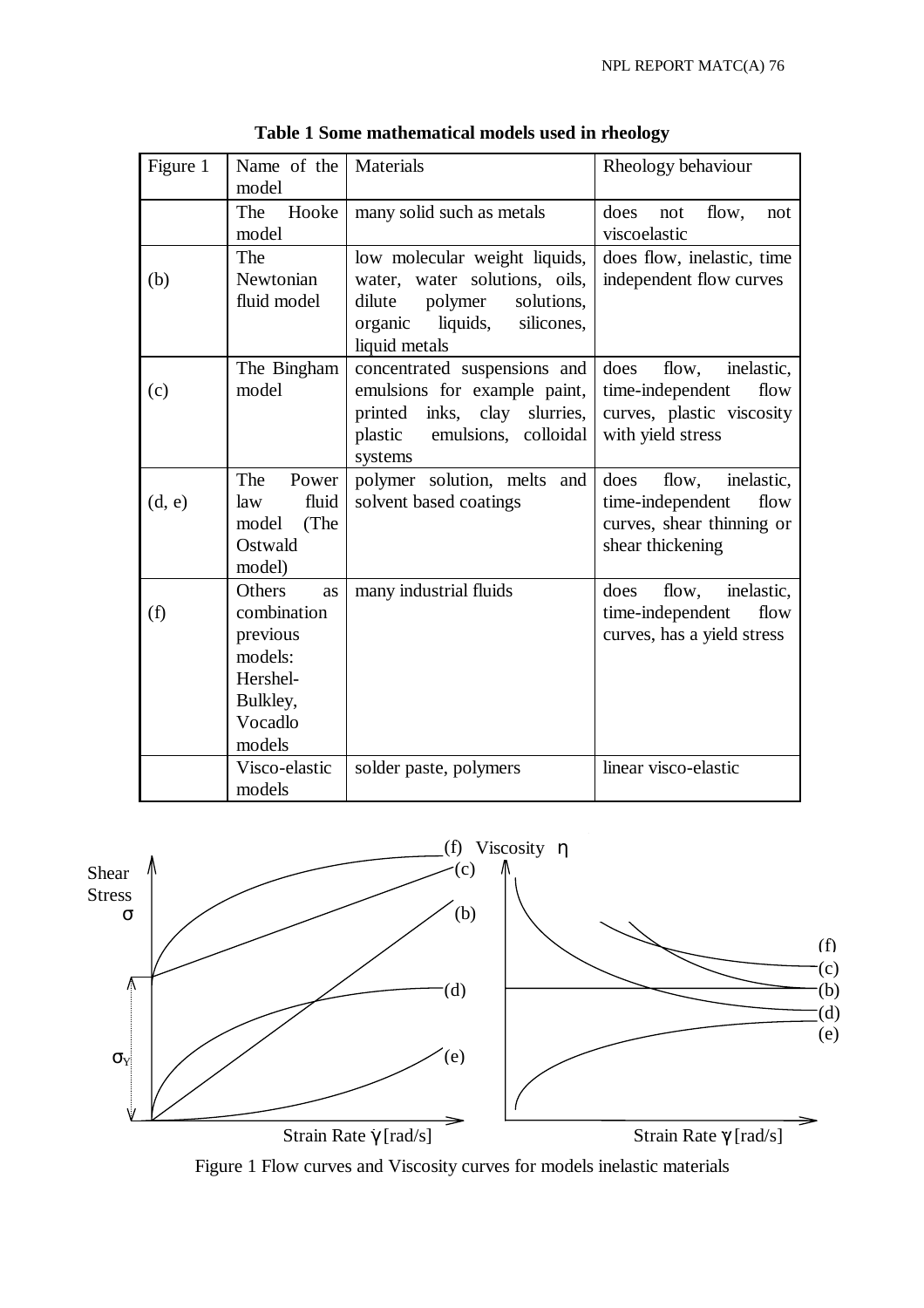b) The Newtonian fluid model, Figure 1 (b)

For fluids, the **viscosity** η **[Pa.s]** (dynamic viscosity), defined by equation 2 and for Newtonian fluids is constant.

$$
\dot{\gamma} = \frac{\sigma}{\eta} \tag{2}
$$

The  $\gamma$  is strain rate at which a material is sheared. The reciprocal of viscosity,  $\phi = 1/\eta$ , is called the fluidity. In some applications the parameter, **kinematic viscosity**  $v = \eta/\rho$ is used, where ρ is the density of the fluid.

c) The Bingham model, Figure1 (c)

The Bingham model represents a solid but is used only when flow occurs. It is postulated that the material behaves as an elastic solid for stresses less than **yield**  stress  $\sigma_Y$  (yield point) and that, for greater stresses,

$$
\dot{\gamma} = \frac{\sigma - \sigma_{\gamma}}{U} \tag{3}
$$

The Flow curve is linear, Figure1(c), with an intercept  $\sigma_Y$  on the stress axis. *U* is called **plastic viscosity** and is equal to slope of the flow curve. The viscosity, Figure1 (c), becomes infinite as  $\gamma \to 0$  and approaches the value *U* as  $\gamma \to \infty$ . The elastic deformation before flow begins is almost invariably ignored because the corresponding strain is small in comparison with the strain due to flow. Behaviour in elastic region is usually not well defined.

d) The Power Low fluid model (Ostwald model), Figure1(d, e) The equation for the model may be written

$$
\dot{\gamma} = k_p \sigma^N \tag{4}
$$

Where  $k_p$  is material constant. A power law model with  $N > 1$ , the viscosity decreases as the shear rate increases, Figure 1(d), the fluid is said to show **shear thinning**. This phenomenon is time-independent, opposite of **thixotropy** or **rheomalaxis,** which are time-dependent effects.

The power law model has been used for **shear thickening** materials, i.e. materials that increase in viscosity as the rate of shear increases. In this case,  $N < 1$ , Figure1(e).

#### e) Others inelastic flow models:

Above the yield stress, the flow curve is no longer straight, because the Bingham and power law models can be regarded as special cases, the models represent the behaviour of a large number of materials, defined by equation 5 and 6, where  $K_H$  and  $K_V$  are material constants.

Herschel-Bulkley model, Figure 1(f)

$$
\gamma = \left(\frac{\sigma - \sigma_{Y}}{k_{H}}\right)^{N} \tag{5}
$$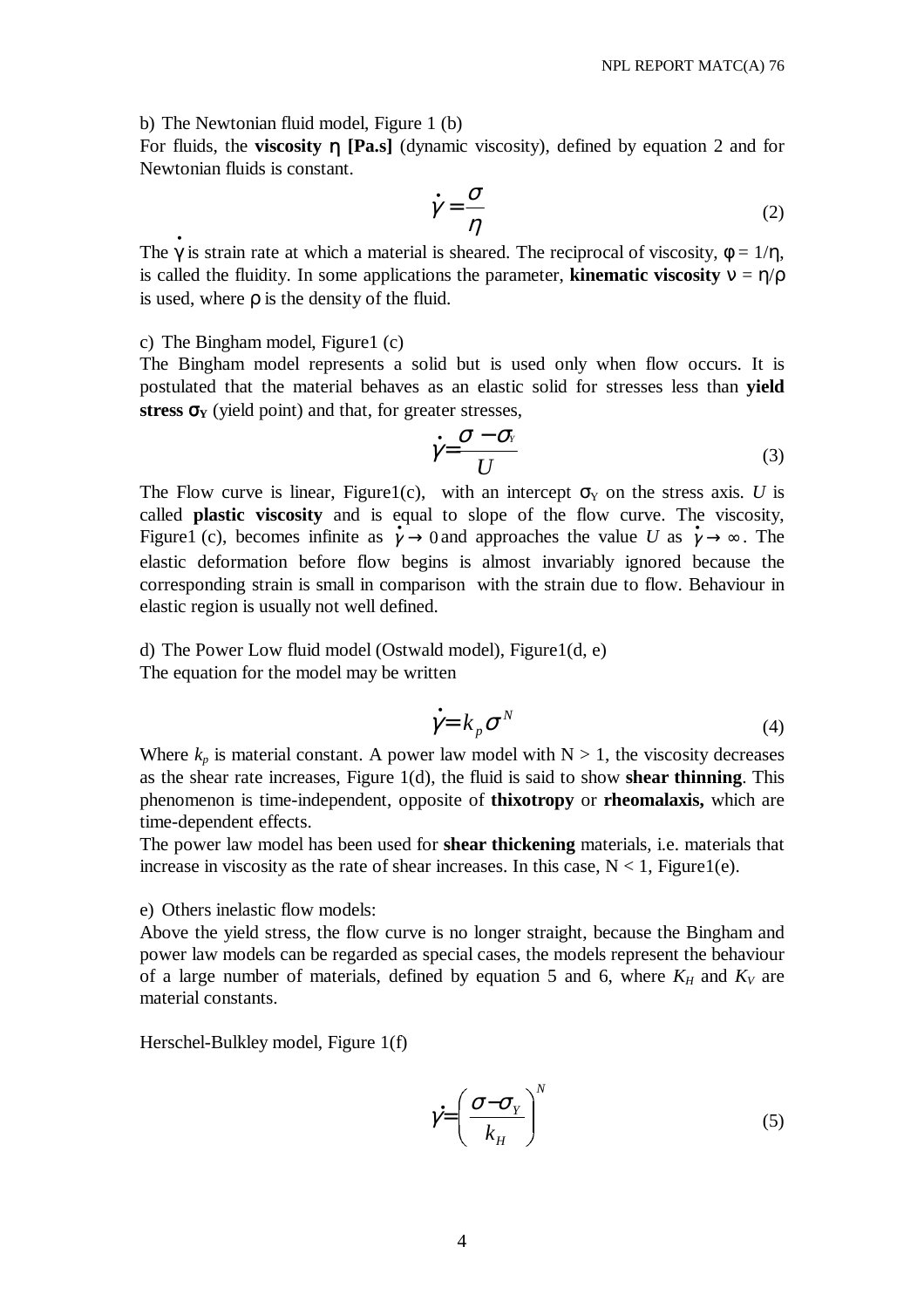Vocadlo model, Figure 1(f)

$$
\gamma = \frac{\sigma^N - \sigma_Y^N}{k_V} \tag{6}
$$

f) Visco-elastic liquid models:

These are materials having viscous and elastic properties, and the term is usually restricted to solids. There are two important special cases of the use of models to represent the behaviour of elastic liquids in simple shear. If the liquid is subject only to small strains, as for example in oscillatory or creep tests the strain rate, the stress and time derivatives of stress may be related by a linear equation.

#### *1.3 Time Effects During Flow*

When a shear stress is applied suddenly to a fluid, the initial strain rate may not be maintained apart from any inertial effects for two distinct reasons. One is, that part of the mechanical energy supplied to the material may be stored as elastic energy. As the maximum stored energy for a particular stress is reached the rate of supply of energy falls to that necessary to maintain flow, so that the strain rate falls. Reducing the stress to zero and observing elastic recovery may establish the existence of the stored energy.

The second effect for a change of strain rate is that the structure of the material changes in some way. Perhaps weak bonds between suspended particles are broken, irregularly shaped particles or long chain molecules become aligned, or particles collide and form aggregates. No elastic recovery is observed, when the stress is removed. The strain rate usually increases, but may decrease, with time. Sometimes a limiting value of strain rate is reached, but often the change in strain rate continues for the whole of a test of reasonable duration. The change in material property may be permanent: an irreversible loss of viscosity is termed **rheomalaxis** or rheodestruction. Often the change of viscosity is temporary, the material being restored to its original condition by resting for a sufficient time free from stress. A reversible time-dependent increase in viscosity is termed **thixotropy**, and reversible time -dependent decrease of viscosity is called **negative thixotropy**. Figure 2 shows some ways in which the strain rate varies with time when a constant stress is applied, removed, and then reapplied to materials showing time-dependent behaviour. Thixotropic and viscoelastic behaviours are quite distinct, but viscoelasticity could apparently be confused with negative thixotropy if the recovery on removal of stress was not observed.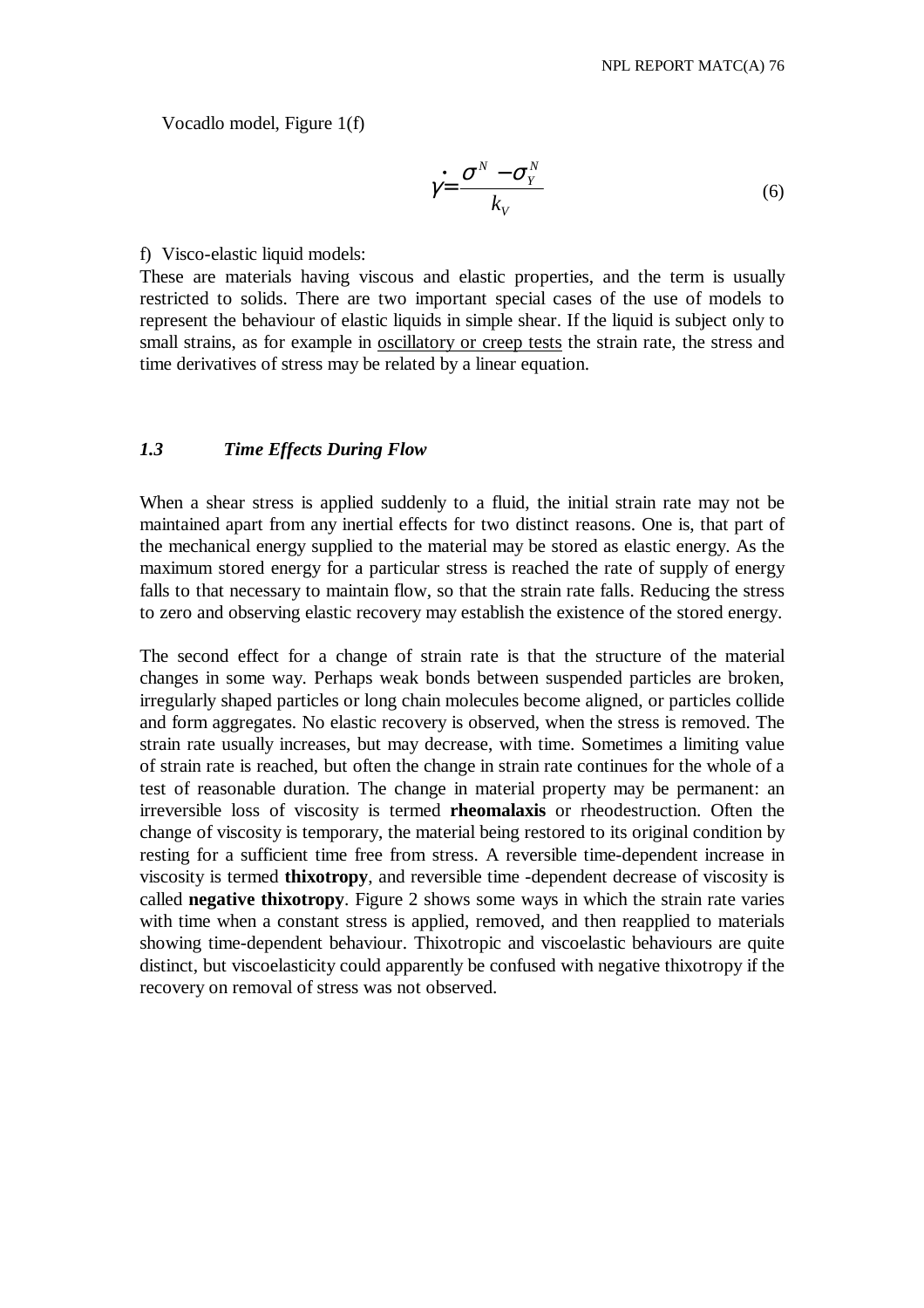

Figure 2 Variation of Strain rate with time for various liquids. The stress has either a constant value  $\sigma_0$  or is zero. (a) Elastic liquid; (b) Thixotropic liquid; (c) Liquid showing negative thixotropy; (d) Liquid showing thixotropy with rheomalaxis

# *1.4 Wall effect (slippage)*

Wall effect occurs when fluid adjacent to a metal surface (spindle) does not moves with the velocity of that surface. A velocity difference could occur though slippage if, for example liquid vehicle separates form particle suspension. A test using the standard, parallel plates in a flow type experiment can be performed to ascertain where slippage occur. A steadily increasing stress is applied ranging from the materials yield stress to 500 to 1000 Pa above that value, depending on the material being tested and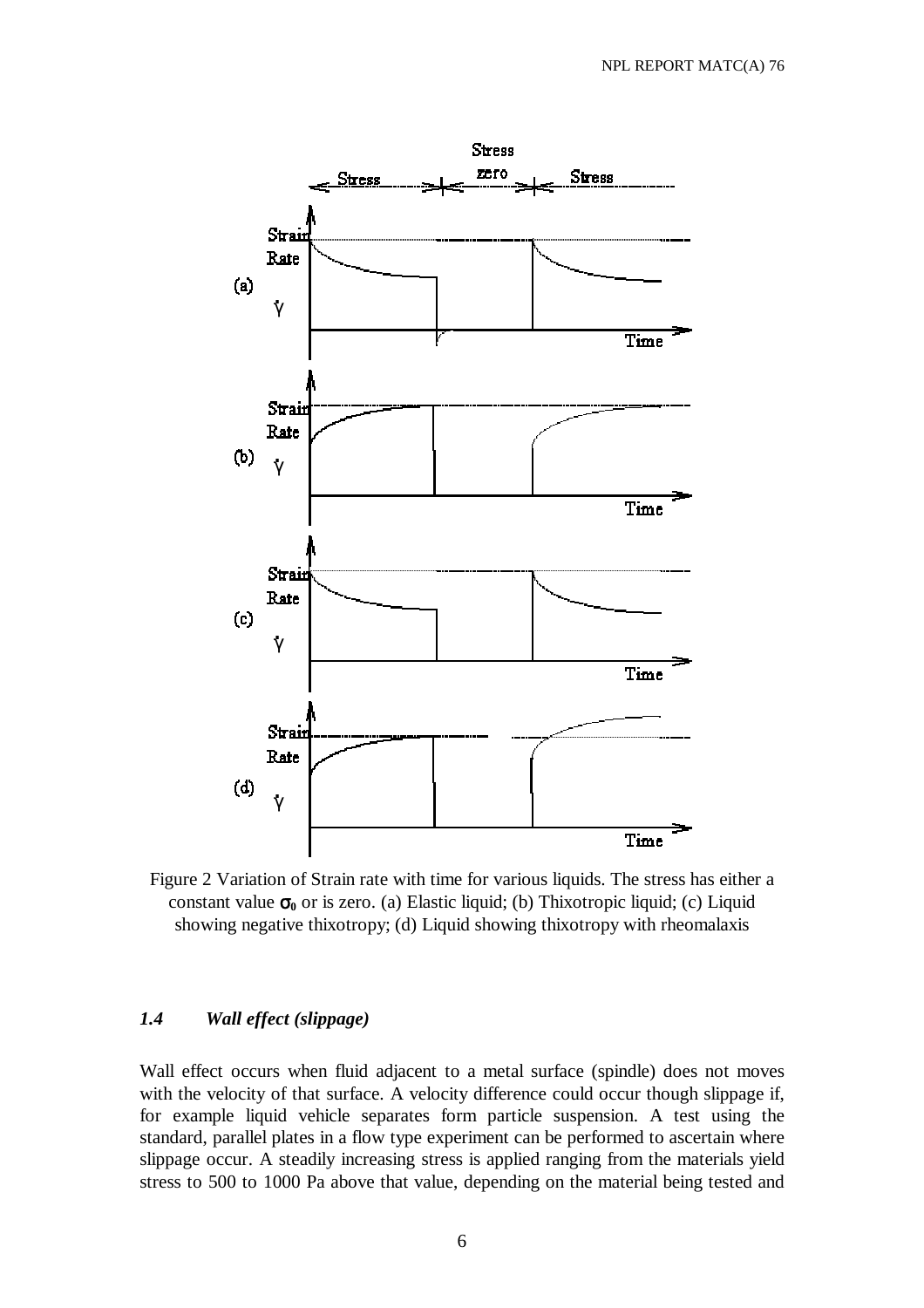the plate geometries. Any slippage is determined where there is a double peak on the viscosity curve (shear stress vs. instantaneous viscosity), example is shown in Figure 3 (blue curve). The difference when compared to the curve measured using sand blasted plates of the same geometry also indicates that there has been some slippage.

Sintered and sand blasted parallel plates (20 mm in diameter) are better for avoiding wall slippage on the other hand a gap in between the plates is not defined so well.



Figure 3 Slippage test

### **2. Rheometry Tests Applied on Solder Pastes**

Solder paste is an isotropic visco-elastic fluid with time dependent behaviour. From a rheological point of view it is a highly loaded solid dispersion in a medium viscosity continuous creamy phase. The relatively large metal particles are supported against phase separation by the viscous suspending phase. The choice of the solder paste for a particular application depends on several properties, including deposition ability, holding capability of components during pick and place process, soldering performance and the reliability of the solder joint. The rheology of solder paste is an important consideration since the flow and deformation behaviour directly affects the print quality. The flow and deformation correlate with the number of **print defects**, and post print behaviour of the solder paste, such as **tack value** and **slump resistance**. Hence,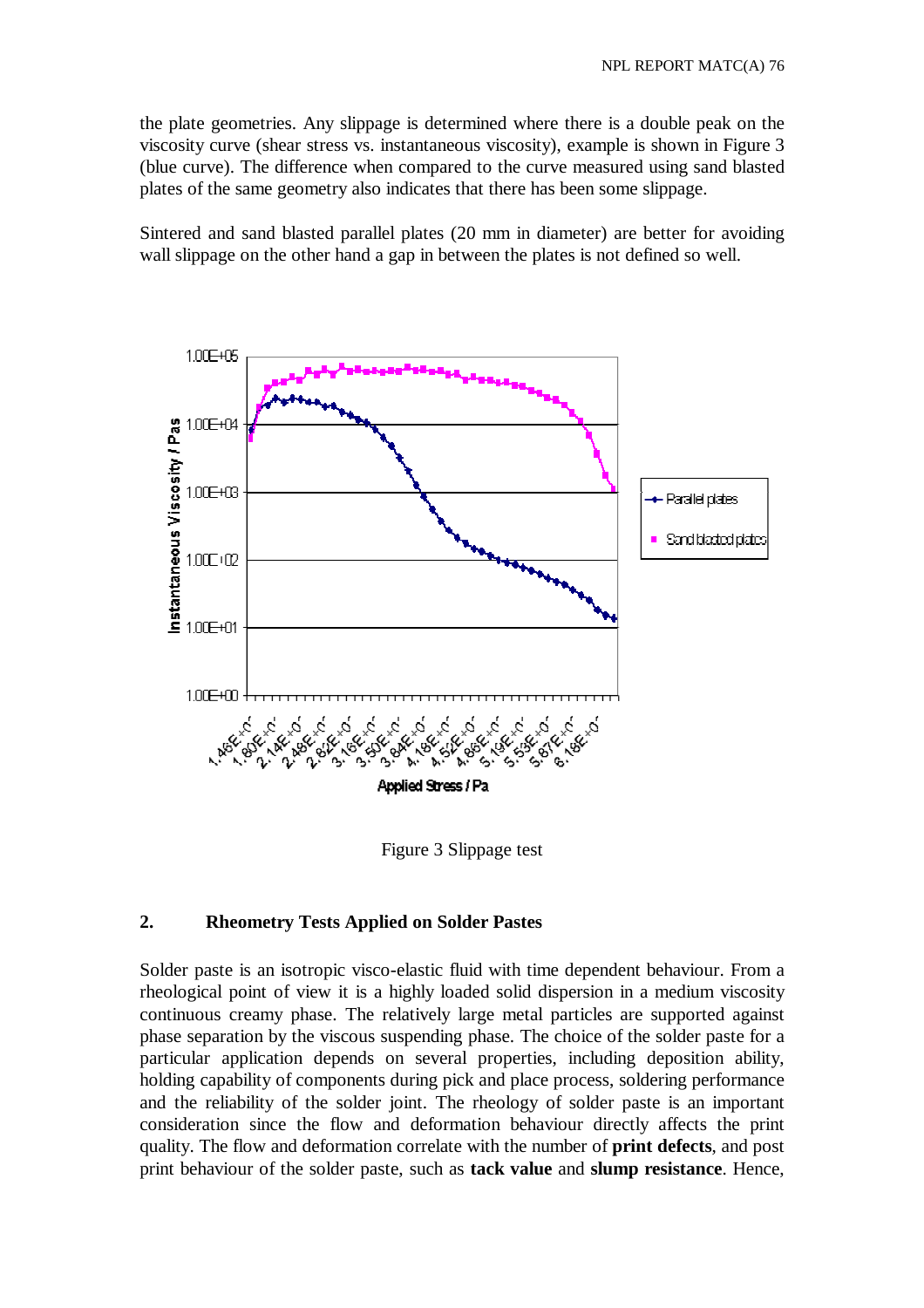the correlation of solder paste rheology with its performance prior to reflow is extremely important for the selection, as well as formulation, of solder paste.

Solder paste (cream) is non-newtonian suspension of solid particles in liquid vehicle with thixotropical properties. The thixotropic consistency is important, as this is indicative of whether slumping or smearing will occur. The viscosity of solder paste depends on the metal particle content (88-91% by weight), size and shape of solder particles and on the compounds that are added to make the paste thixotropic. The viscosity requirements depend upon the method of application of the paste such as dispensing, screen or stencil printing.

Viscosity is temperature and humidity dependant and at higher temperatures it can decreases significantly. Thixotropic compounds added to solder pastes are similar to bee's wax, and their viscosity can decrease dramatically at above 30°C. The application of solder paste should be not carried out at the temperatures above 27 °C. Consideration should be given to the pad design and reflow temperature profile with attention to pre-heat, to allow for controlled evaporation of solvents and rheology modifiers. Paste viscosity can increase substantially during storage and it should therefore be stored in a temperature-controlled environment.

# *2.1 Rheometer Requirements for Determining Solder Paste Properties*

Requirements for solder paste rheometry for use in the electronic industry are as follows:

- a) Small sample volumes
- b) Easy to clean measuring system
- c) Uniform share rate for good reproduction

Most rheometers are based on rotation systems. The great majority of rotational instruments use geometries with common axis and a 'parallel plates' geometry. This has the advantage of measuring small samples of solder paste without crushing solder particles in the plate gap.

There are two ways that the rotation can be applied and the couple, or force torque, measured: the first is used in a controlled stress rheometer, Figure 4. The control stress rheometer consist of a constant torque motor which works by a drag cup system and an angular position sensor which detects the movement. The rheometry instrument is connected to a computer and software automatically converts the applied value of torque to a shear stress. The reading from the position sensor is converted to a strain and by monitoring the change of strain as a function of time the shear strain rate can be obtained.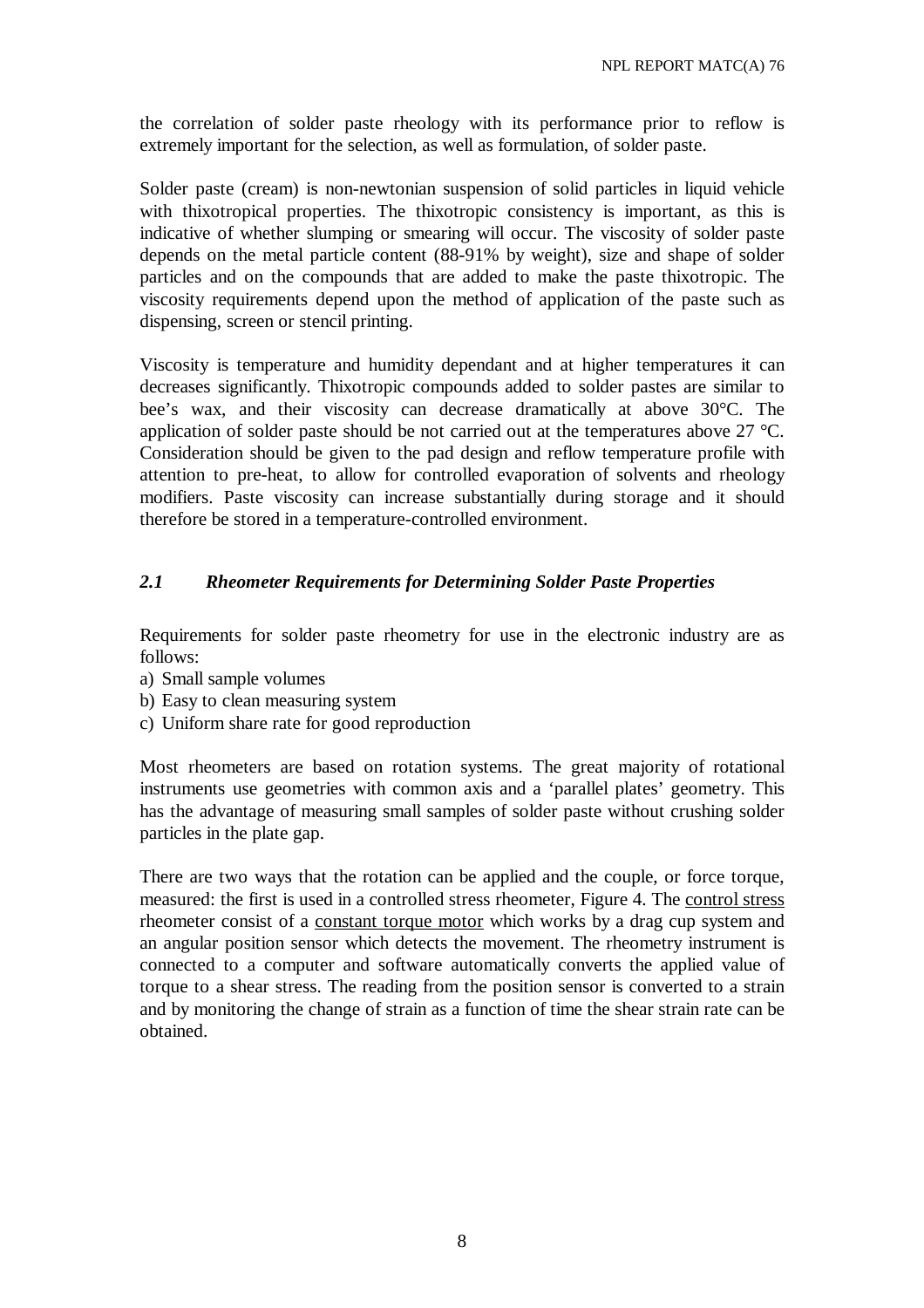

Figure 4 Scheme of stress controlled rheometer with parallel plate geometry

The second design, is called a controlled strain rate rheometer, see Figure 5. The instrument comprises of a motor with constant angular velocity turn drive system with the same geometries as the control stress rheometer. Twist from the sample is transferred to the torsion bar and torque detection system, which measures the resistance torque caused by sample.



Figure 5 Principle of share rate controlled rheometer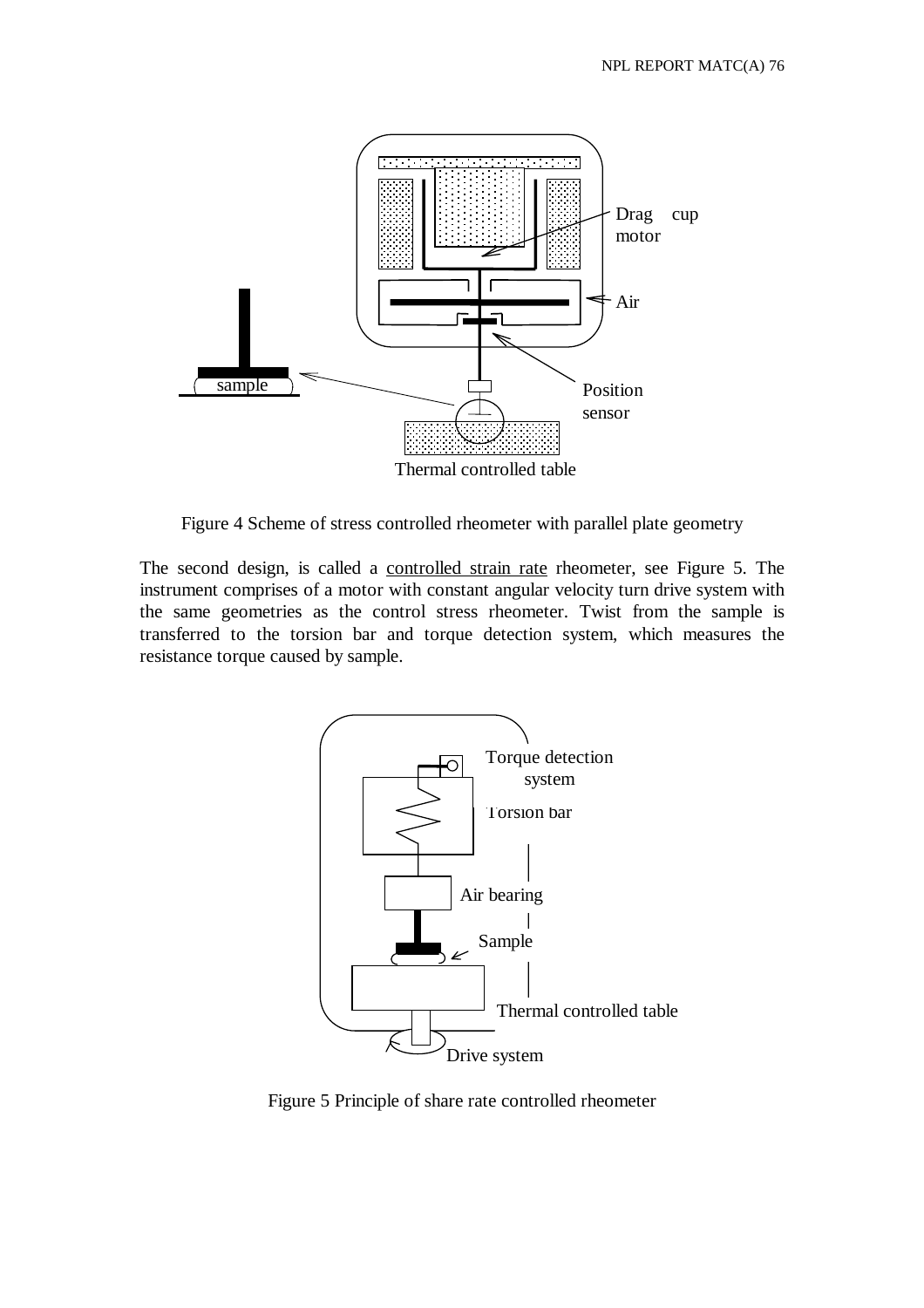#### *2.2 Selected Rheological Tests for Solder Paste Investigation*

Deformation is measured in the non-destructive region of elastic or visco-elastic deformation. In the controlled stress rheometer instrument, stress can be applied and released at will, and the actual behaviour of the sample can be measured directly. Typically an induction motor drive is mounted on a minimum friction low inertia air bearing, and includes a high resolution optical encoder. Three major categories of tests are conducted with the use of this rheometer: oscillation or dynamic testing, creep or step change tests, and flow tests.

Flow Test

Describes the relationship between the stress and shear rate of the sample. In this test a range of stresses are applied in either a continuous (ramp) or stepped manner. The flow test is intuitively destructive of the sample's structure and typical only provides viscosity data, although it may be combined with oscillation to generate visco-elastic data. The **yield stress** (yield point) is the point between the elastic and viscous regime and is the most commonly taken parameter from the flow curve.

Oscillation Test or Dynamic Testing

The oscillation technique is non-destructive test, which simultaneously measures both the viscous and the elastic behaviour of a sample. The stress is applied in a sinusoidal manner, see Figure 6 and hence the sample is simply "wobbled".

$$
\sigma = \sigma_0 \cos \omega t \tag{7}
$$

The stress oscillation produces a strain:

$$
\gamma = \gamma_0 \cos(\omega t - \delta) \tag{8}
$$

where  $\sigma_0$  and  $\gamma_0$  are magnitudes of harmonic waves

The **phase lag**  $\delta$  between stress wave and strain wave, and the amplitude ratio  $\gamma_0/\sigma_0$ depends on the material and its previous state. The oscillation test is used to characterize visco-elastic behaviour and can also be used to determine structural changes occurring in the sample. The elastic component in the oscillatory test is given by rheological function *G'(*σ*)*, Equation 9, which is called the **storage modulus** (elastic modulus).

$$
G' = \frac{\sigma_0 \cos \delta}{\gamma_0} \tag{9}
$$

This G' represents the mechanical energy stored and recovered. It is a measure of how well structured a material is. If the sample is predominantly elastic or highly structured, the storage modulus will be large. Increasing G' over time is indicative of building structure and conversely, decreasing G' is indicative of structure being destroyed.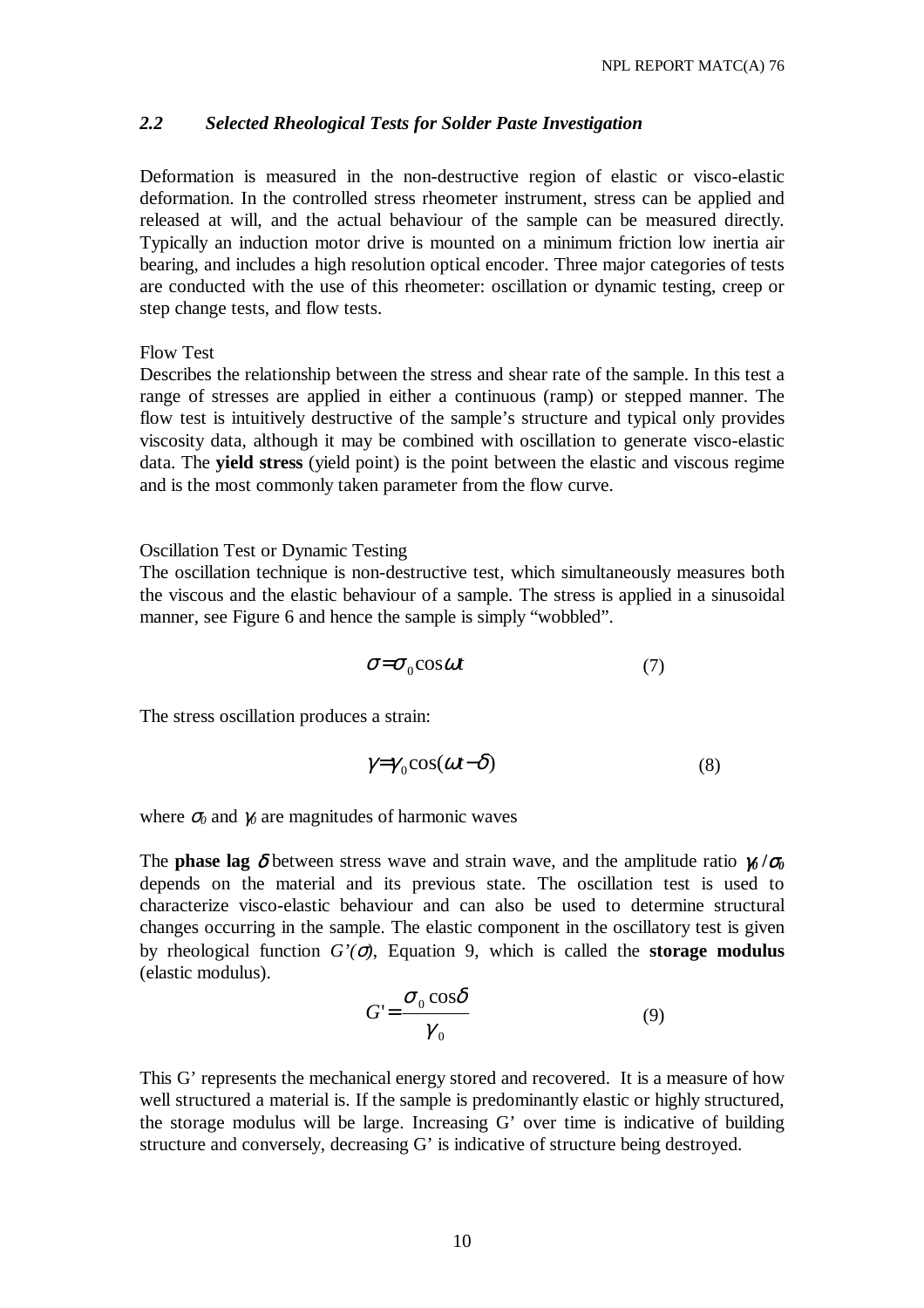The viscous component is given by rheological function  $G''(\sigma)$ , defined by Equation 10, the **loss modulus** (viscous modulus), and is the measure of the mechanical energy that is dissipated as heat.

$$
G'' = \frac{\sigma_0 \sin \delta}{\gamma_0} \tag{10}
$$

If the G'' is large, the sample is predominantly viscous.



### **Figure 6 Phase shift between shear stress and corresponding strain by oscillation test**

For an oscillation with the constant stress rheometer, the range of amplitude of  $\sigma_0$  and frequency is entered, and the software automatically converts the results of shear stress to the storage G', and loss modulus G''.

#### *2.3 Creep or Step Change Test*

The creep test is a static method that determines the visco and elastic behaviour of the material. This technique applies **a constant stress**  $\sigma_0$  and measures the effect of this stress as function of time. In the creep test, the **compliance** *J* (sometimes marked  $J_c$ ) of the material is studied. The compliance of the material is defined from Equations 11.

$$
J = \frac{\gamma}{\sigma_0} \tag{11}
$$

If we apply a small constant stress  $\sigma_0$  to a visco-elastic material and hold it for a period of time whilst measuring the resultant strain we will see behaviour initially from elastic components followed shortly by viscoelastic effects. In a creep test, the selected shear stress is instantaneously applied to a sample and the resultant strain monitored as a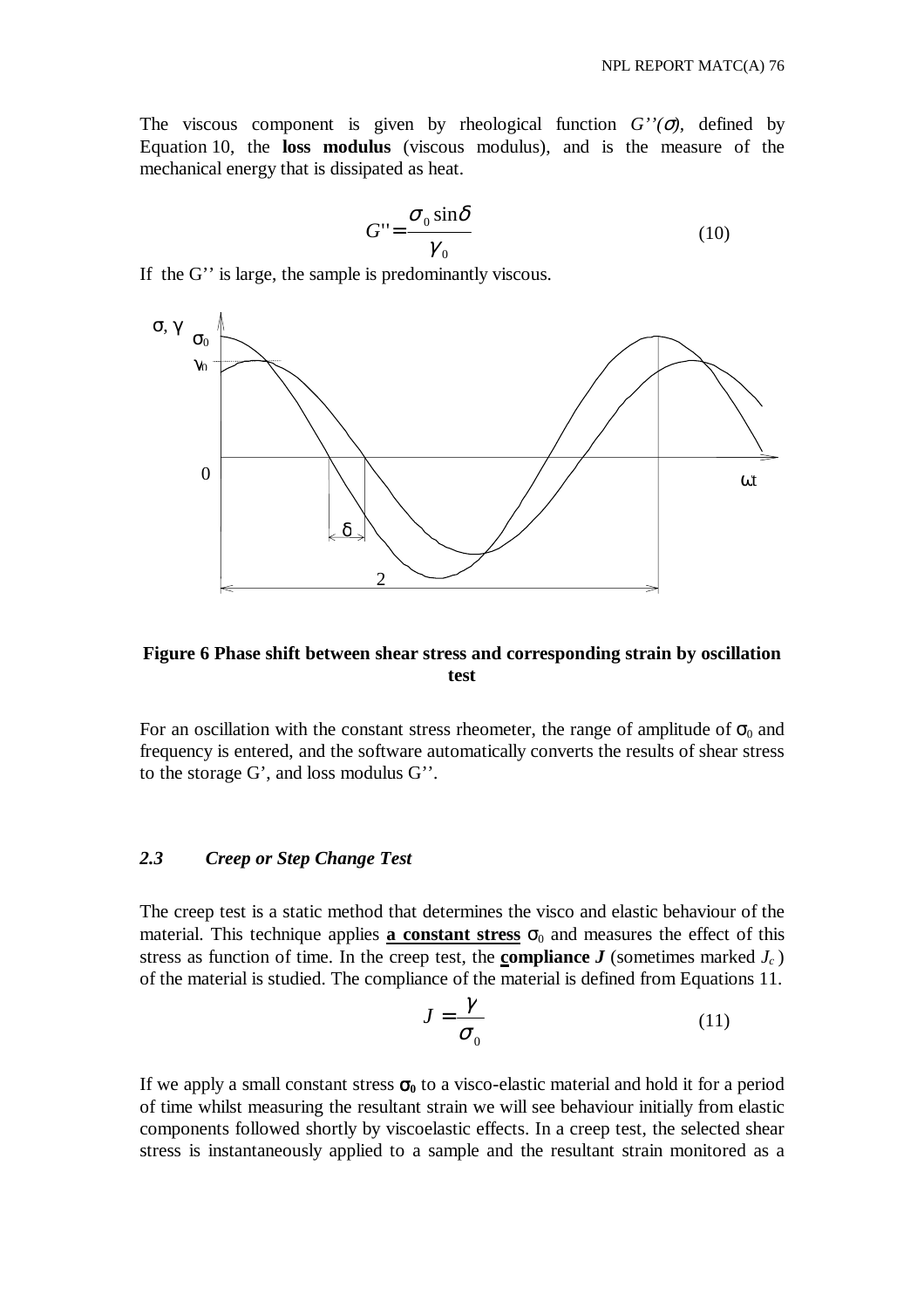function of time. After some predetermined time the stress is removed and the strain is again monitored. The three typical response curves are shown in Figure 7.

When the stress is removed, the compliance  $J$  (sometimes marked  $J_r$ ) is followed a relaxation curve. It is important to note that the relaxation compliance uses  $\sigma_0$  initial stress as constant in the Equation 11, although there is no actual stress present in the test.



Figure 7 Compliance vs. time (a) Pure elastic; (b) Pure viscous; (c) Visco-elastic material

#### *2.4 Solder Paste Performance Prior to Reflow*

Three aspects of solder paste performance are commonly measured: **print defect**, **tack**, and **slump**. Two print defects are identified to help evaluate the printability:

- a) Smearing or bridging of the solder paste, Figure 8(a)
- b) Insufficient solder paste, Figure 8(b)





The tack is defined as the tackiness reading determined on freshly printed paste at room temperature. Unless otherwise specified, the test method of ANSI / IPC-SP-819 is used for determining the tack.

Slump is shown schematically in Figure 9. Slum can be characterised using a Slump Index (SI), which is evaluated by identifying the largest spacing bridged by paste for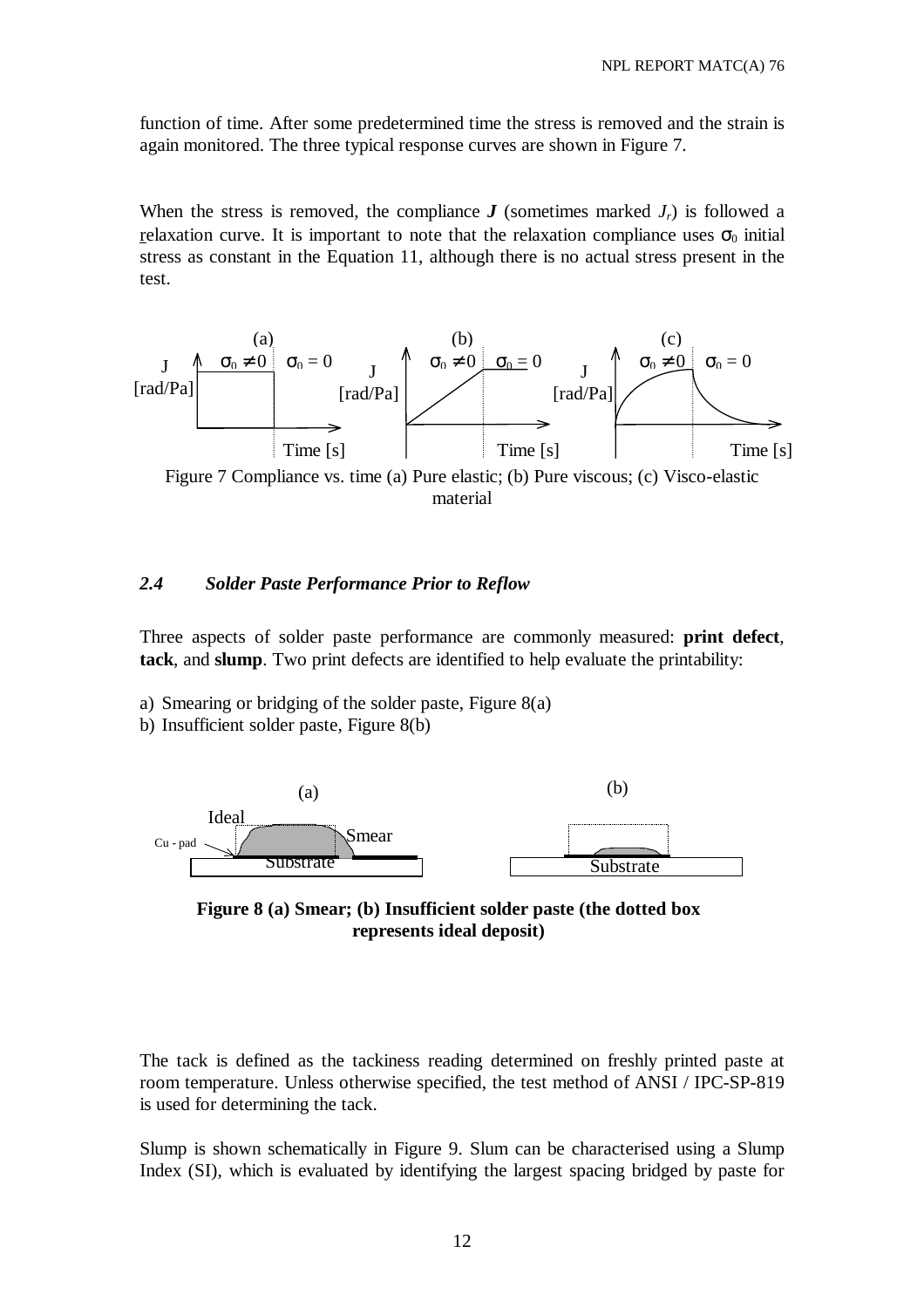both horizontal and vertical aperture patterns. The average of those ratios for the corresponding largest bridged spacing is than calculated and is used to represent the slump performance.



**Figure 9 Slump of the solder paste after stencil printing** 

### *2.5 Dimensional Solder Paste Measurement for Rheology*

Assessing printability through rheological measurements requires reliable measurement systems to determine deposit size and shape. Visual inspection is helpful as a QC (Quality Control) tool but will not recognize subtle changes in shape usually indicating deterioration. Such a quantification tool is essential if meaningful correlation is to be established with rheological measurements. The measurement tool can be a laser scanning instrument measuring individual heights of deposits [1]. Precision of this instrument should be below that of a solder particle diameter, i.e. around  $\pm 5 \mu m$ .

## **3. RECOMMENDATIONS**

Gap size in parallel plate rotational rheometer for characterizing solder paste rheology should be set to 500-1000 µm. As mentioned before, for solder paste systems the use of roughened plates is advantageous, and prevents slippage. A lower gap can also cause slippage.

The oscillation test using a low frequency sweep is useful in measuring solder paste recovery (hysteresis loop).

Weakly thixotropic material (thickeners) can drop value of G' (elastic modulus) down and sometimes even below G" (loss or viscous modulus). This can cause paste to become liquid-like and slump possibly forming wet bridges.

Moisture absorption can be critical to solder paste performance. Even with resin solvent-based paste systems hydroscopic solvents attract water and this deteriorates printing quality.

Probably the most important part in controlling the quality of a printing process is played by the stencil. A badly designed and/or produced stencil alone can spoil printing process.

Solder paste formulation is always a compromise between the requirements of printing, tackiness, and reflow, which means the composition is application dependent. The